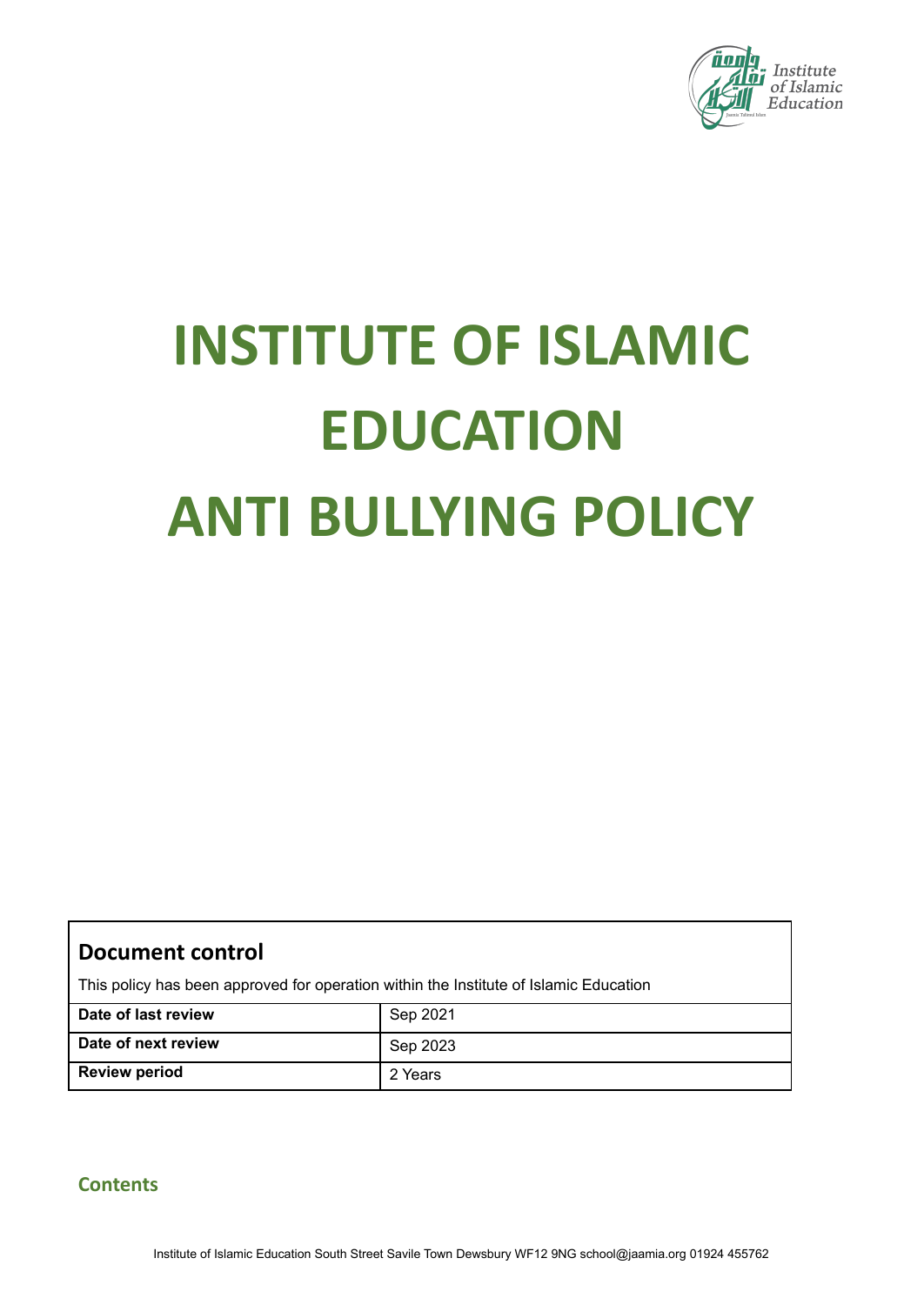|    | 1. Statutory Guidance                                 | 3              |
|----|-------------------------------------------------------|----------------|
|    | 2. Supporting Documents                               | 3              |
| 3. | Introduction                                          | 3              |
| 4. | Aims                                                  | 3              |
|    | 5. Definition of Bullying                             | 4              |
|    | 6. Cyberbullying                                      | 4              |
|    | 7. Safeguarding                                       | 5              |
|    | 8. Who is a Bully?                                    | 5              |
|    | 9. Who is a Victim?                                   | 6              |
|    | 10. Preventing Bullying                               | $\overline{7}$ |
|    | 11. Dealing with Bullying                             | 7              |
|    | 12. Sanctions                                         | 8              |
|    | 13. Bullying which Occurs Outside the School Premises | 9              |
|    | 14. Staff Training                                    | 9              |

# **Statutory Guidance**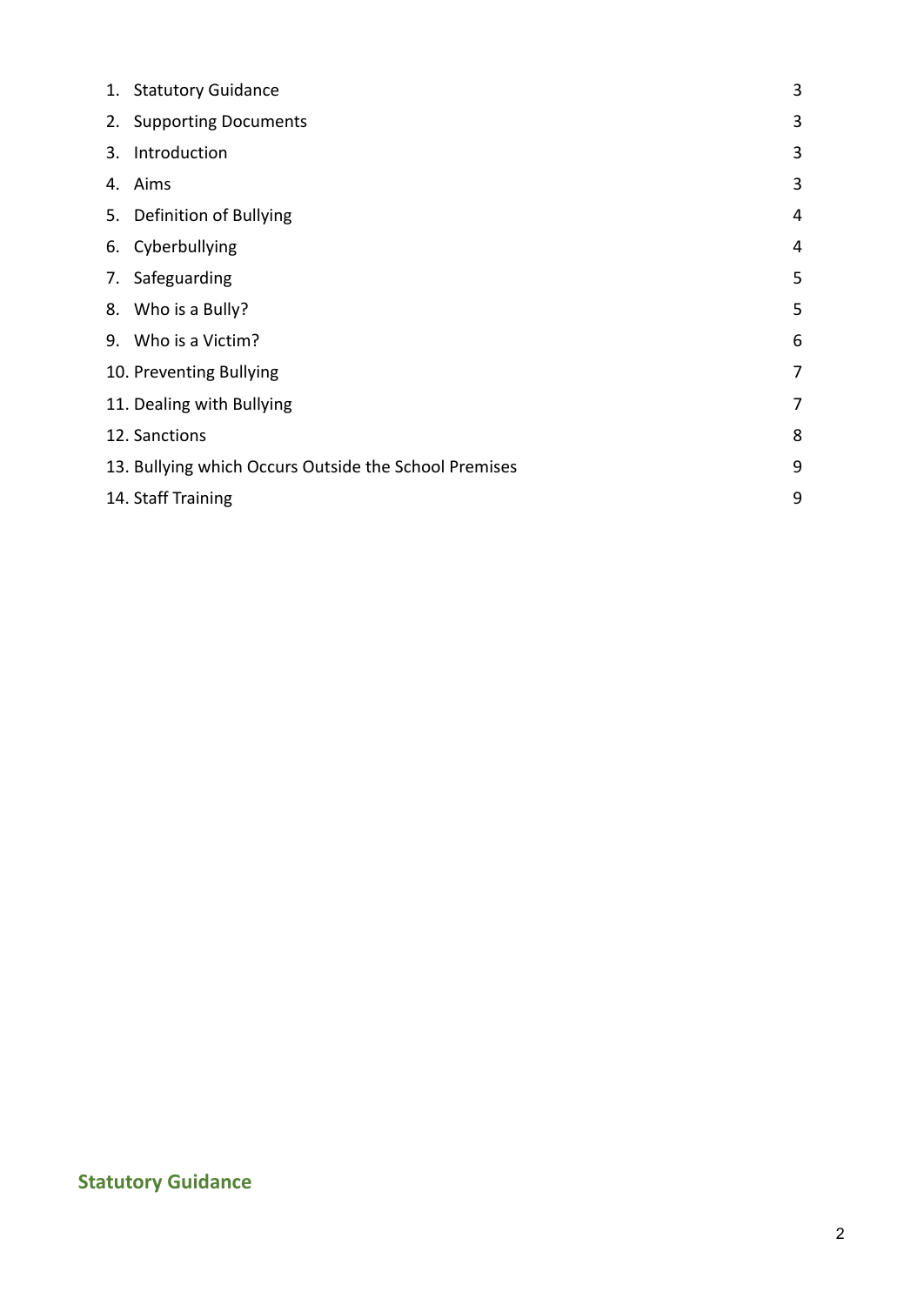This statutory policy has been reviewed in accordance with the following guidance:

The standard in this paragraph is met if the proprietor ensures that bullying at the School is prevented in so far as reasonably practicable, by the drawing up and implementation of an effective anti-bullying strategy.

#### **Supporting Documents**

The following related information is referred to in this policy:

- Advice for parents and carers on cyberbullying (November 2014)
- Cyberbullying: advice for headteachers and school staff (November 2014)
- Education Act 2011
- Education and Inspections Act 2006
- Equality Act 2010
- Keeping children safe in education (September 2019)
- Preventing and tackling bullying (July 2017)
- School's code of conduct for using ICT

#### **Introduction**

This policy is applicable to all Students at the School. It has been developed and reviewed by Students, staff, Parents and Governors. It applies to bullying of and by Students and also applies to bullying behaviour outside of the School. The School will respond to all allegations.

This policy takes into account the non-statutory DfE advice:

- Preventing and Tackling Bullying (July 2017)
- Cyberbullying: Advice for headteachers and School staff (2014)
- Advice for parents and carers on cyberbullying (2014).

#### **Aims**

#### **The aims of this policy are:**

- To have a clear and agreed understanding of what constitutes bullying including cyberbullying
- To explain how the School aims to prevent bullying including helping Students understand
- why bullying is wrong
- To encourage Students to report cases of bullying, explain the procedure to do so and the
- support given to victims
- To establish what the School does when there is an allegation or suspicion that bullying has taken place including any sanctions or disciplinary actions
- To support the bullies themselves to overcome their difficulties
- To raise awareness of bullying through staff training
- To comply with the School's duties under the Equality Act 2010.

#### **Definition of Bullying**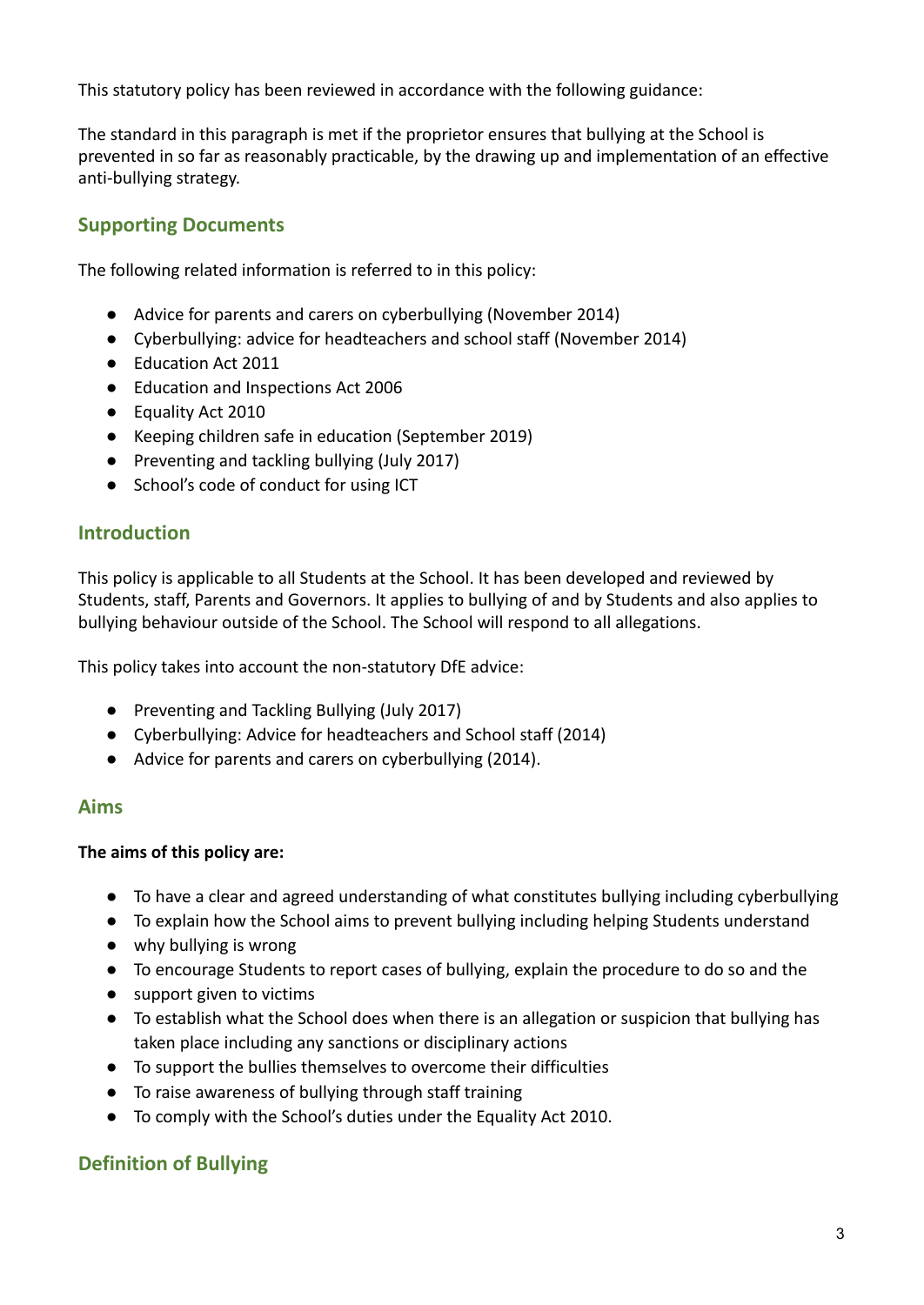Bullying is behaviour by an individual or group, repeated over time, that intentionally hurts another individual or group either physically or emotionally. Bullying can take many forms. It may include hurtful comments and/or behaviour focusing on:

- Race
- Gender or gender reassignment
- Sexual orientation, including homophobia
- Religious and cultural differences
- Appearance and health conditions
- Home circumstances
- Disability and SEN
- Some kind of perceived difference
- Pregnancy and maternity
- Differences in academic performance.

All bullying is aggressive whether it is physical, verbal, non-verbal or emotional but not all aggression is bullying. It can be short or long term, overt or covert. It can be difficult for the victims to defend themselves against the bully.

Stopping violence and ensuring immediate physical safety is the School's first priority but emotional bullying can be as or more damaging than physical; the School will make its own judgements about each specific case.

Bullying may involve an imbalance of power between the perpetrator and the victim. This could involve perpetrators of bullying having control over the relationship which makes it difficult for those they bully to defend themselves.

The imbalance of power can manifest itself in several ways; it may be physical, psychological (knowing what upsets someone), derive from an intellectual imbalance, or by having access to the support of a group, or the capacity to socially isolate. It can result in the intimidation of a person or persons through the threat of violence or by isolating them either physically or online. Low-level disruption and the use of offensive language can in itself have a significant impact on its target. If left unchallenged or dismissed as banter or horseplay it can also lead to reluctance to report other behaviour.

The School believes that education and early intervention can help to set clear expectations of the behaviour that is and is not acceptable and help stop negative behaviours escalating.

The School educates Students about bullying stating how Students can seek help and emphasising the School's zero tolerance to bullying.

# **Cyberbullying**

Cyberbullying is a different form of bullying and can happen at all times of the day, with a potentially wider audience, as people forward on content at a click.

Cyberbullying includes the inappropriate use of social media and networking sites.

The Education Act 2011 amended the power in the Education Act 1996 to provide that when an electronic device has been seized by a member of staff, they can examine data or files, and delete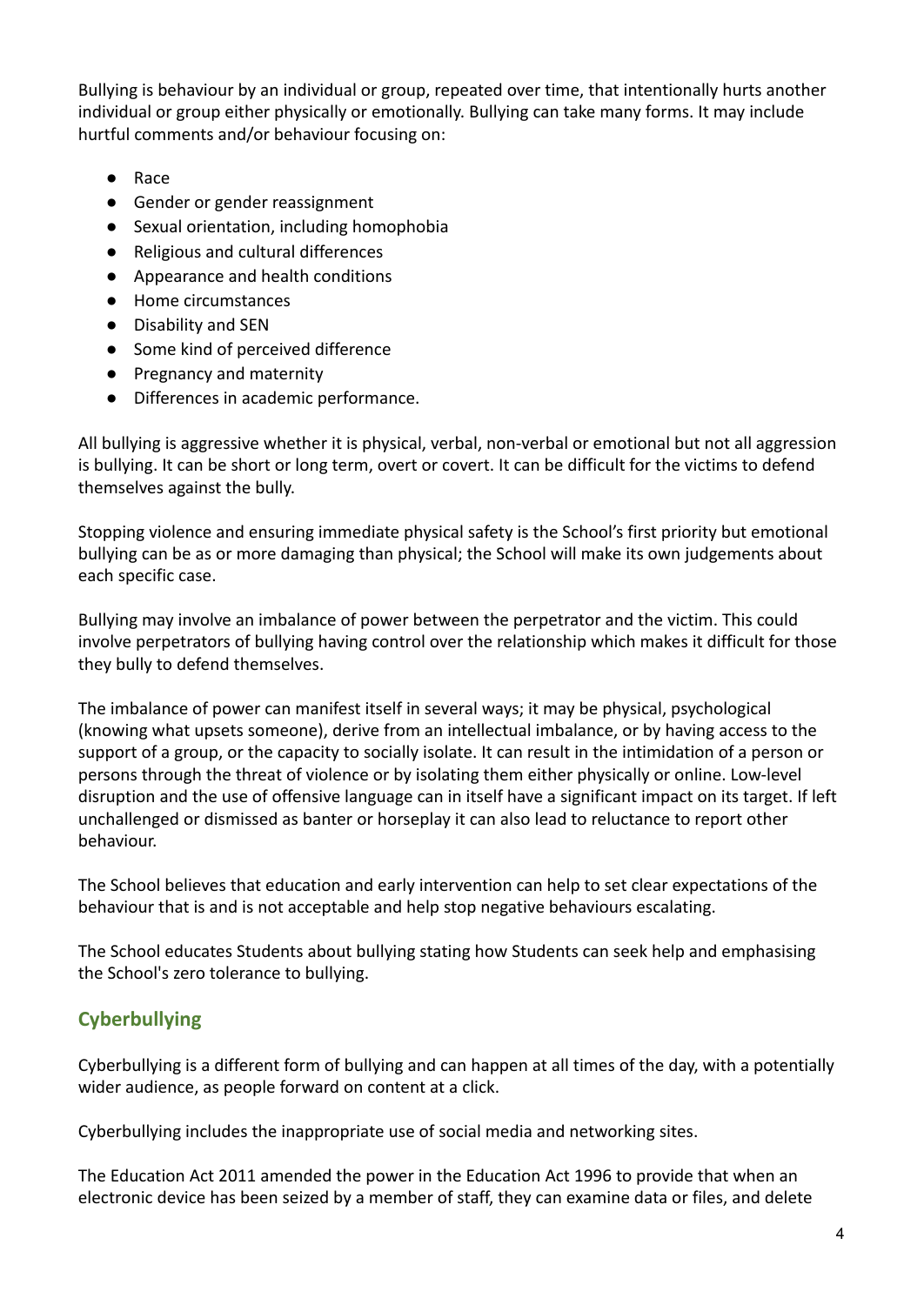these, where there is good reason to do so. This power applies to all Schools and there is no need to have parental consent to search through a young person's mobile phone.

If an electronic device that is prohibited by the School Rules has been seized and the member of staff has reasonable grounds to suspect that it contains evidence in relation to an offence, then the School will give the device to the police as soon as it is reasonably practicable. Material on the device that is suspected to be evidence relevant to an offence, or that is a pornographic image of a child or an extreme pornographic image, will not be deleted prior to giving the device to the police.

# **Safeguarding**

A bullying incident will be treated as a child protection concern if there is reasonable cause to believe that the child is suffering or likely to suffer significant harm. Where this is the case, the School staff should discuss with the School's Designated Safeguarding Lead and report their concerns to their local authority children's social care and work with them to take appropriate action.

No one person works on their own when dealing with a bullying incident and the threshold for referral is discussed in all cases.

Trends in bullying cases are reported to Governors at the Annual Child Protection Review. However, external support can be given to a Student whether or not it is deemed a child protection concern.

Even where safeguarding is not considered to be an issue, the School may draw on a range of external services to support the Student who is experiencing bullying, or to tackle any underlying issue which has contributed to a child engaging in bullying.

Bullying can take the following forms:

- Personal and emotional including threats to exclude or actual exclusion from a group, persistent hurtful comments and gestures
- Physical such as hitting, pinching, kicking, taking belongings, glaring 'looks' gestures
- Verbal name calling, insults, making offensive remarks including rumours
- Indirect such as spreading rumours about someone verbally; spreading rumours about someone through malicious emails/text messages/posting of unpleasant comments on social networking sites; excluding from social groups; 'borrowing' of property; gestures, looks and silence; secretive letters
- Cyberbullying including via all areas of the internet such as chat rooms, e-mails, msn, social networking sites e.g. Facebook, blogs, mobile phone calls, text messages and photographs (see also the School's code of conduct for the use of ICT).

# **Who is a Bully?**

Bullies are not always easily recognisable – be aware of stereotypes and preconceptions. A Student may temporarily become a bully as a result of some traumatic event e.g. a death, a family break up.

Bullies tend to:

● Be assertive and aggressive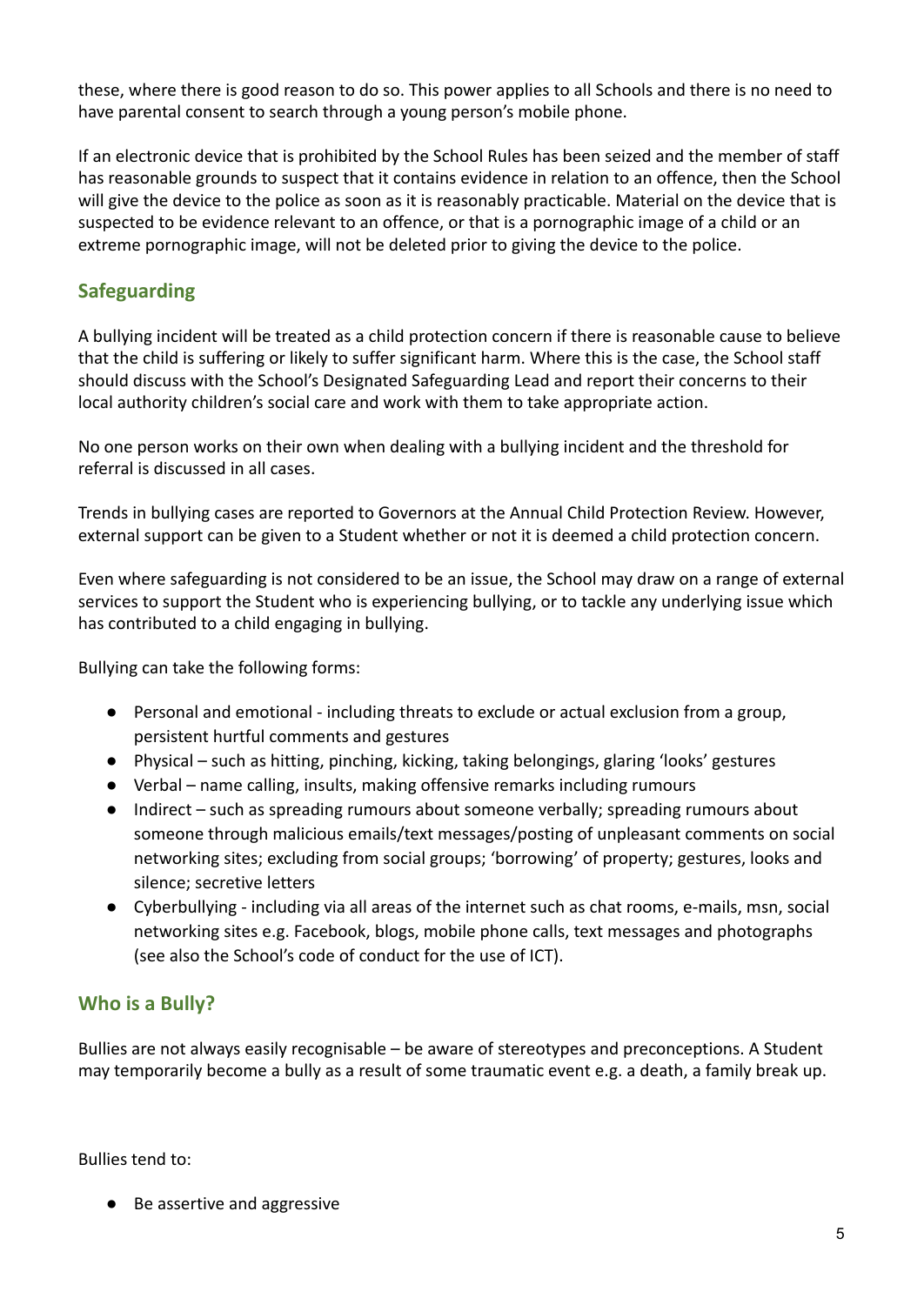- Lack empathy
- Have low self esteem
- Lack guilt they rationalise that the victim somehow deserves the treatment
- Tend to join in group jokes at an individual's expense
- Condone, tolerate and encourage hurtful behaviour
- Seek attention.

An effective bully will continue with their behaviour.

Bullies need to change their behaviour (it is the behaviour not the person which is condemned) and in order to do this they will need support.

#### **Who is a Victim?**

Staff should be aware of stereotypes; bullies pick on the vulnerable but who is vulnerable may not be obvious.

A Student may be bullied because they seem different in some way, wear glasses, are overweight or have other pronounced physical characteristics.

On the other hand, they may be bullied because they are clever, attractive or have a particular talent. One sign that a Student is being bullied is a change in the behaviour or academic progress.

Other signs of being bullied may include a combination of the following:

- Under-achievement academically
- Absenteeism
- Reluctance to come into the School
- Crying easily
- Low self esteem
- Sitting alone in lessons or at lunchtime
- Opting out
- Spending 'free time' alone
- Anxiety and insecurity
- Younger Students may follow staff
- Over dependence on adult company
- Losing books, pens, money etc.
- Becoming aggressive or disruptive
- Becoming withdrawn/depressed
- Making frequent visits to the medical room or toilet
- Being jumpy when a cyber-message is received
- Suffering from headaches, stomach ache, anxiety, irritability
- Sleeping problems.

Some victims of bullying may bury the experience but most will exhibit some of the signs listed above.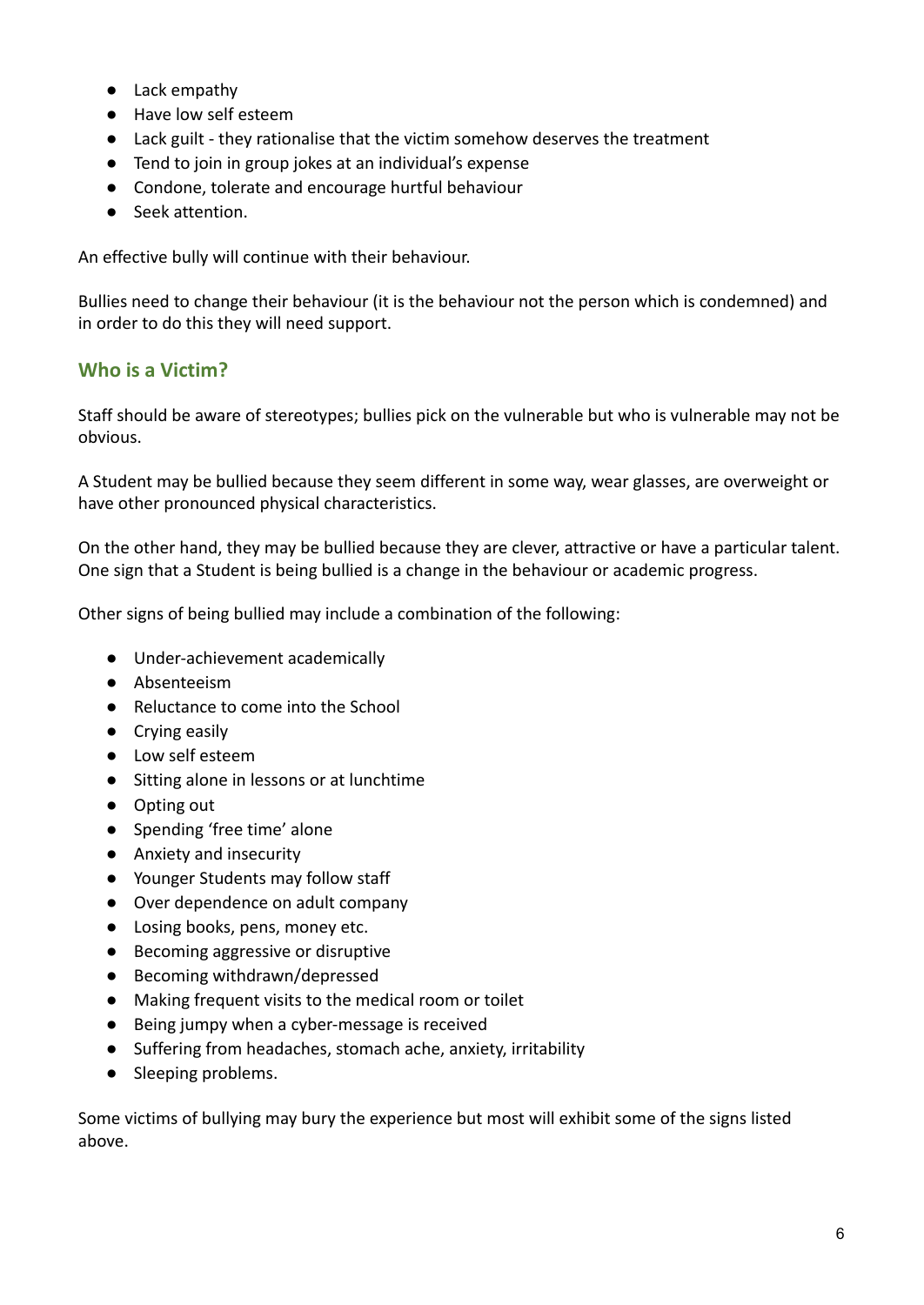Bullying is serious and can cause psychological damage and even suicide. Victims may see themselves as inadequate and friendless, and may begin to feel they deserve the treatment they are getting.

# **Preventing Bullying**

Raising awareness of the problems of bullying is an important part of Students' pastoral education. This is delivered in a variety of ways.

The Head or Staff members addresses the Students on the subject of bullying towards the beginning of each academic year. It is also dealt with in PSHE lessons, during lessons, notices, assemblies and, if necessary, at any time should it be deemed appropriate.

The message given to all Students is that bullying is entirely unacceptable, and that all Students share responsibility for preventing bullying from happening by making it socially unacceptable. Students are taught the part they can play to avoid bullying by not tolerating this conduct when they find themselves to be bystanders.

Students are encouraged to be actively involved in designing the School's anti-bullying posters.

There are annual Student questionnaires on anti-bullying to help inform staff when reviewing the policy.

There are procedures in place to ensure the adequate supervision of Students around the School campuses.

The School is aware that lunchtimes and break times are the most obvious occasions when bullying can take place. Supervisors are organised to make sure that there is a visible staff presence around the site. Prefects are trained to share in this responsibility

All staff and particularly form tutors watch for early signs of distress in Students which may include deterioration in work, spurious illnesses, isolation, erratic attendance and sudden changes in behaviour. All teaching staff are trained in classroom management e.g. deciding groupings and partners, can encourage Student awareness and help avoid possible tensions.

# **Dealing with Bullying**

All Students are strongly encouraged to tell a member of staff if they are being bullied or if they know/think others are being bullied. They are encouraged to think of this as positive behaviour and Parents are invited to share with the School any reports of bullying they hear from their child.

It is important that staff take any allegations seriously and report any alleged bullying behaviour to the appropriate senior leader of the School.

These staff will then arrange for the matter to be investigated, which will include discussions with the victim, the alleged bully and any witnesses and an appropriate strategy will be put in place for dealing with the matter.

Parents will be consulted in the event of repeated or substantial allegations being made.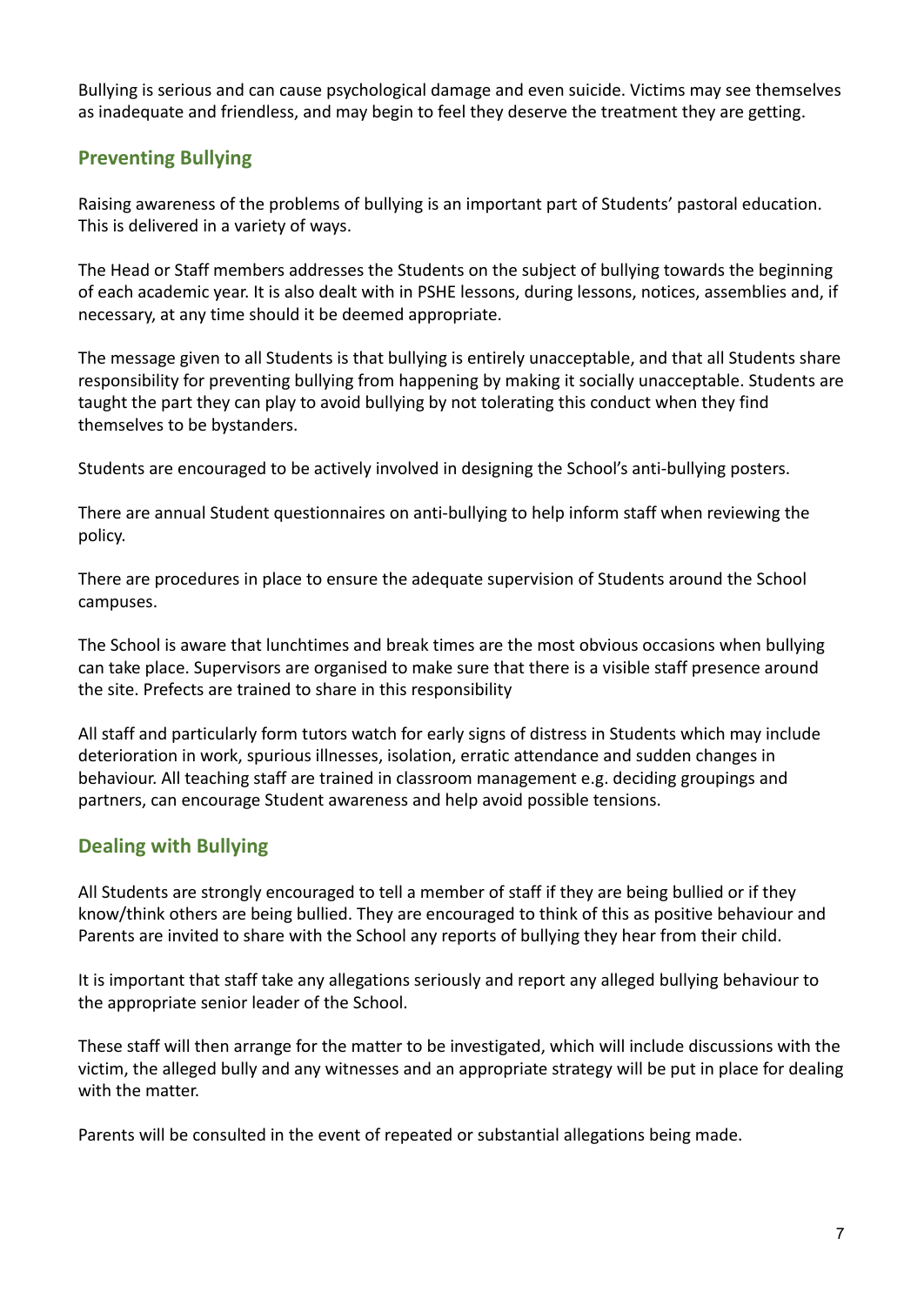Every effort is made to provide prompt, sensitive and effective support for victim and bully. Support from external services will be sought where appropriate. The motivation behind the bullying behaviour will be considered. Frequent monitoring occurs after incidents to prevent repetition.

A record of incidents of bullying is kept by the Designated Safeguarding Lead of the School and regularly reviewed to enable patterns over time to be identified.

#### **Sanctions**

Cases of bullying are handled sensitively by all staff at the School. It is recognised that these are difficult and complex situations which need to be dealt with in a thoughtful manner. Careful calibration of the School's response, so as to ensure that the incident is dealt with seriously without overreaction is at the heart of the School's policy.

The key aim of the School's pastoral action will be to bring the bullying to a halt, and to help the bully understand the inappropriate nature of their actions and to provide a deterrent effect. Disciplinary measures will be applied fairly, consistently and reasonably taking into account any special educational needs or disabilities of the Student and the needs of vulnerable Students. Sanctions may include staying inside at playtime (Junior School);

A School detention; a series of detentions; Suspension from the School; in the most serious of cases sanctions may include Expulsion.

In severe cases of bullying or persistent bullying, strong sanctions will be applied, including temporary or permanent exclusion. In relatively less serious cases the School will apply its full range of other sanctions including detentions and impositions (which, for example, might be an essay on the consequences of bullying actions).

Parents of the bully may be called into the School to speak with a senior member of the pastoral team or the Head or where appropriate another member of the Senior Leadership Team.

It should also be noted that, although bullying in itself is not a specific criminal act in the UK, some types of harassing or threatening behaviour or communications could be a criminal offence. If the School feels that an offence may have been committed the Head may decide to seek assistance from the police. It is vital that Parents and the School work together to ensure that all Students are aware of the serious consequences of getting involved in anything that might be seen to be cyberbullying.

Bullying can have extremely serious implications for the wellbeing of Students at any School and can lead to physical or psychological damage for both the victim and the bully. It is recognised that a perpetrator of bullying is usually an unhappy Student, who has often experienced bullying themselves.

The School makes every effort to support the perpetrators of bullying, by helping them to recognise the error of their ways and offers counselling.

#### **Bullying which Occurs Outside the School Premises**